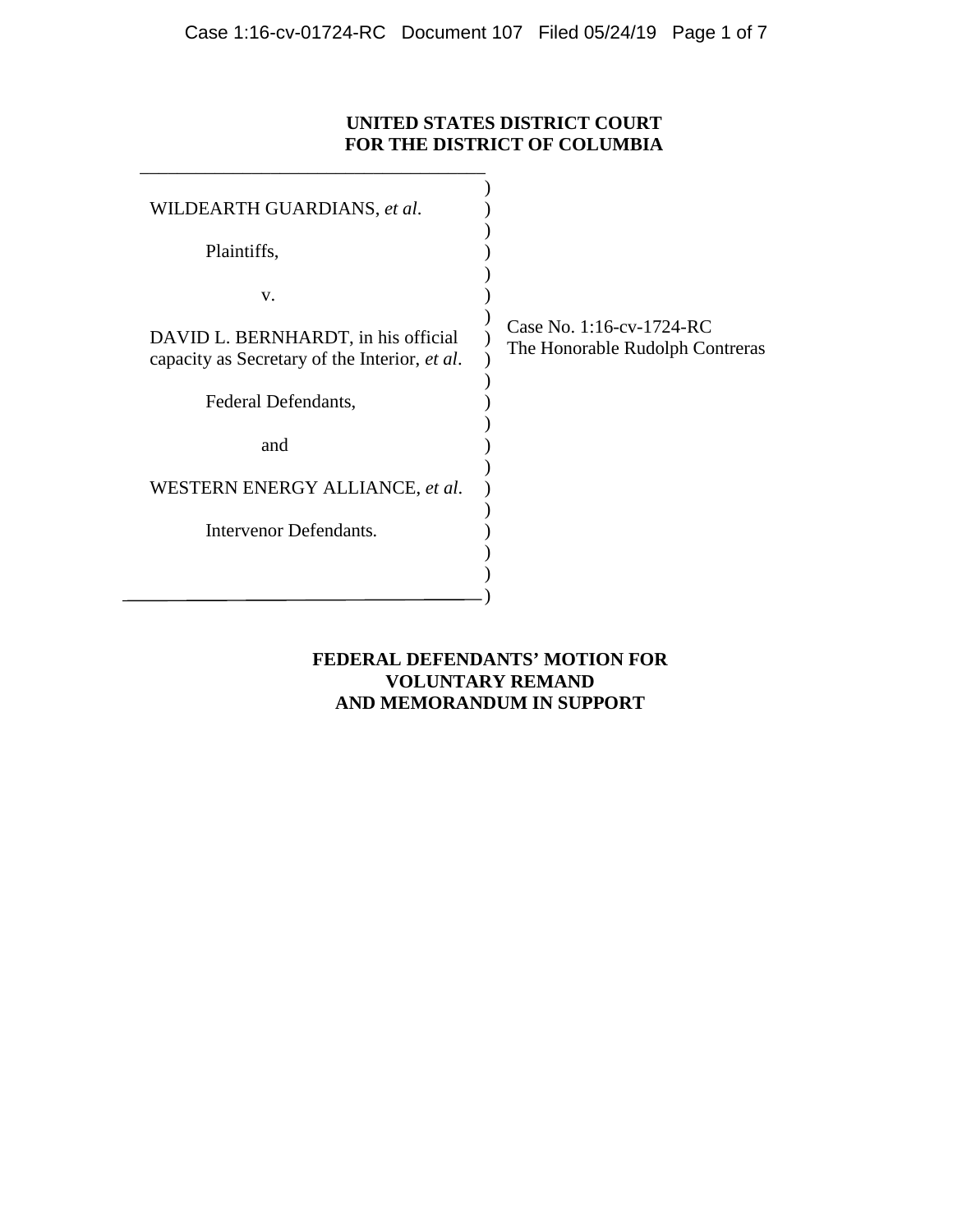#### **MOTION**

The United States Bureau of Land Management ("BLM"), an agency of the United States Department of the Interior ("Interior"), and the federal officials named herein as defendants (collectively, "Federal Defendants"), hereby move the Court to enter an order remanding to BLM the environmental assessments ("EAs"), Findings of No Significant Impact ("FONSIs"), and determinations of National Environmental Policy Act ("NEPA") adequacy (Determinations of NEPA Adequacy) ("DNAs") for the Colorado and Utah oil and gas leasing decisions challenged in this case, so that BLM may conduct further environmental analysis. Undersigned counsel has conferred via email with counsel for the other parties and advises (i) that the Intervenor-Defendants do not oppose the motion; and (ii) that Plaintiffs do not oppose voluntary remand itself, but they oppose such remand without an explicit commitment from the government not to approve any applications for permits to drill ("APDs"). For reasons discussed herein, Federal Defendants decline to self-enjoin and submit that the law already prohibits Federal Defendants from approving APDs without first complying with NEPA.

#### **MEMORANDUM**

#### **1. Background**

This case involves a challenge to twenty separate decisions under the Mineral Leasing Act of 1920, spanning a period from February 2015 to August 2016, which authorized the sale of oil and gas leases on more than 470 parcels of public land in the states of Wyoming, Colorado, and Utah. At the suggestion of the parties, the Court entered an order in 2016 calling for a threephase resolution of the case, starting first with the nine leasing decisions concerning parcels in Wyoming, followed by second and third phases concerning the eleven leasing decisions associated with the Colorado and Utah parcels. ECF No. 24.

1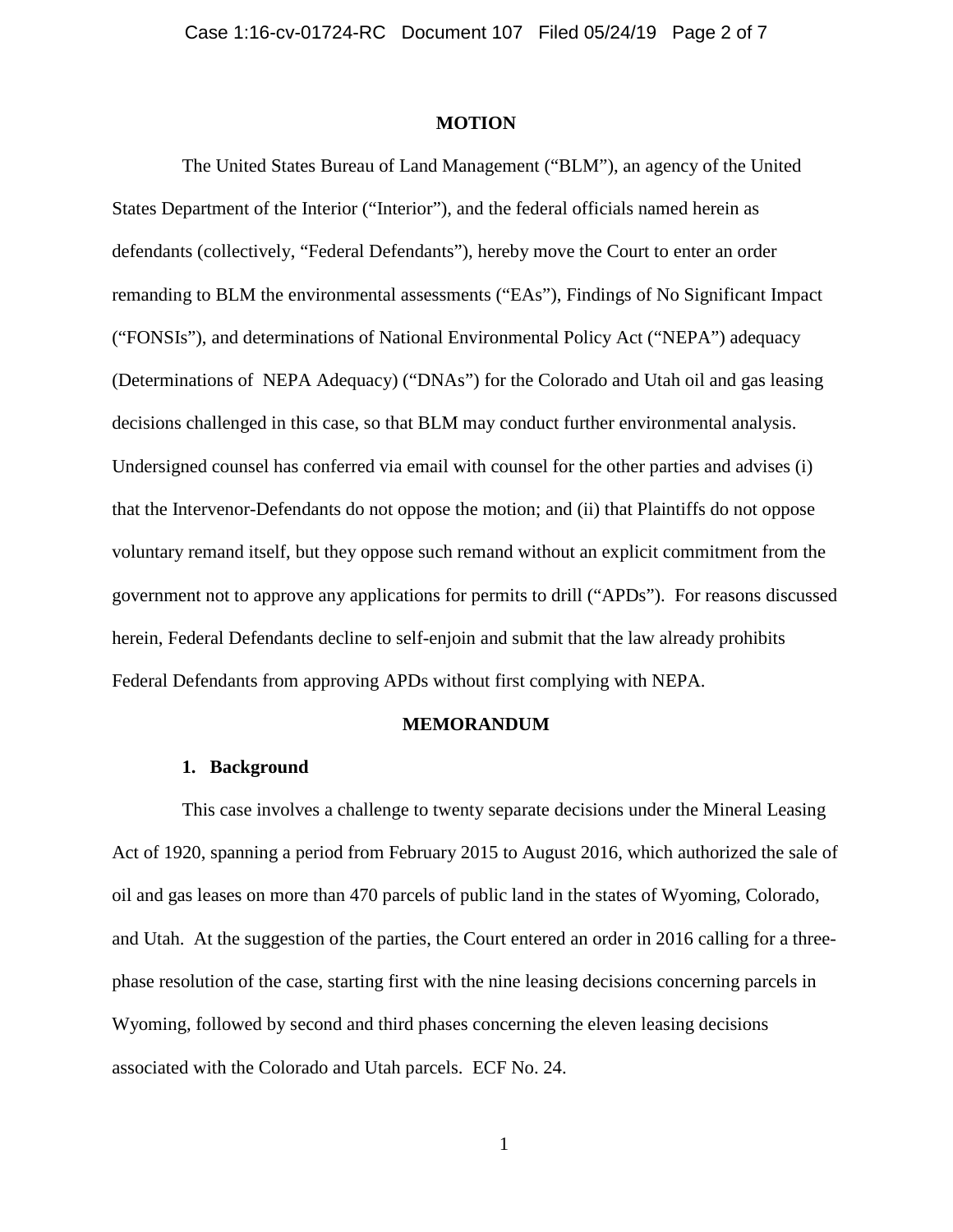### Case 1:16-cv-01724-RC Document 107 Filed 05/24/19 Page 3 of 7

On March 19, 2019, following briefing on cross-motions for summary judgment in the Wyoming phase, the Court issued a memorandum opinion granting Plaintiffs' motion for summary judgment in part. ECF No. 99 ("Mem. Op."). The Court concluded that the nine EAs prepared in connection with the Wyoming leasing decisions failed to take a hard look at the climate change impacts of oil and gas leasing because the EAs (1) did not quantify and forecast direct, drilling-related emissions of greenhouse gases ("GHGs"); (2) did not adequately consider the indirect GHG emissions from downstream use of oil and gas; and (3) did not compare those GHG emissions to regional and national GHG emissions forecasts. *Id*. at 56.

The Court remanded the EAs and FONSIs for the Wyoming claims and directed that BLM supplement those documents to address the noted deficiencies in the environmental analyses. *Id*. at 59. The Court did not vacate the decisions, nor did it vacate the associated leases, but it enjoined BLM from approving any applications for permits to drill ("APDs") pursuant to those leases until the agency supplements the EAs and FONSIs. *Id*. at 60. BLM has now done so, having prepared a supplemental EA that cures the deficiencies found by the Court in the nine EAs. *See* ECF No. 106 (Second Notice of Compliance).

While this effort was underway, Interior also completed a reassessment of the adequacy of the EAs, FONSIs, and DNAs supporting the Colorado and Utah leasing decisions, in light of the March 19 Memorandum Opinion. Based on that assessment, BLM now concludes that voluntary remand for further analysis under NEPA is appropriate. For the reasons set out herein, Federal Defendants ask that the EAs, FONSIs and DNAs for the eleven challenged Colorado and Utah leasing decisions be remanded to the agency for further NEPA analysis without vacatur.

2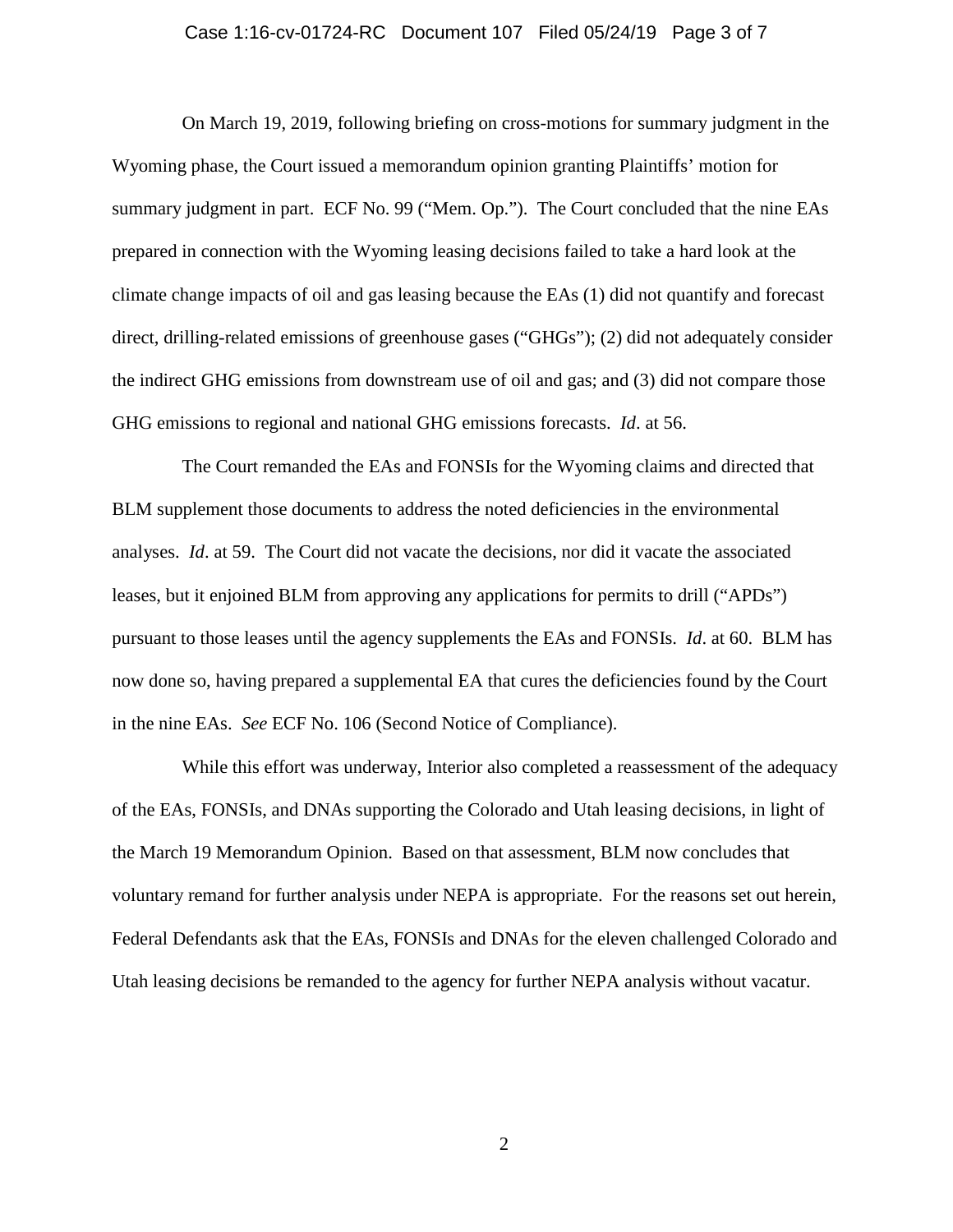## **2. Discussion**

Courts have long recognized the propriety of voluntarily remanding a challenged agency action without judicial consideration of the merits, with or without admission of agency error. As this Court recently explained, out of respect for the "inherent power" of administrative agencies "to reconsider their own decisions," courts in this Circuit "commonly grant motions to remand an administrative record to allow an agency to consider new evidence" or otherwise "cure their own mistakes rather than wasting the courts' and the parties' resources reviewing a record that both sides acknowledge to be incorrect or incomplete." *Vanda Pharm., Inc. v. Food & Drug Admin.*, No. CV 19-301 (JDB), 2019 WL 1198703, at \*1 (D.D.C. Mar. 14, 2019) (quoting *Sierra Club v. Van Antwerp*, 560 F. Supp. 2d 21, 23 (D.D.C. 2008); *Prieto v. United States*, 655 F. Supp. 1187, 1191 (D.D.C. 1987); *Ethyl Corp. v. Browner*, 989 F.2d 522, 524 (D.C. Cir. 1993)).

Voluntary remand is appropriate so long as an agency's concern with the challenged decision is "substantial and legitimate" rather than "frivolous or in bad faith." *Id*. (quoting *Sierra Club v. Van Antwerp*, 560 F. Supp. 2d at 23–24 (comparing *Citizens Against Pellissippi Parkway Extension, Inc. v. Mineta* (*Pellissippi Parkway*), 375 F.3d 412, 417 (6th Cir. 2004), and *Lutheran Church–Mo. Synod v. FCC*, 141 F.3d 344, 349 (D.C. Cir. 1998))). It has been held to be warranted "(i) when new evidence becomes available after an agency's original decision was rendered, or (ii) where intervening events outside of the agency's control may affect the validity of an agency's actions." *Carpenters Indus. Council v. Salazar*, 734 F. Supp. 2d 126, 132 (D.D.C. 2010) (internal citations and quotation marks omitted); *accord Lewis v. Sec'y of Navy*, No. CV 10-0842 (RBW), 2014 WL 12787221, at \*3 (D.D.C. Sept. 2, 2014). The deference to agency preference reflected in these decisions encourages agencies "to cure their own mistakes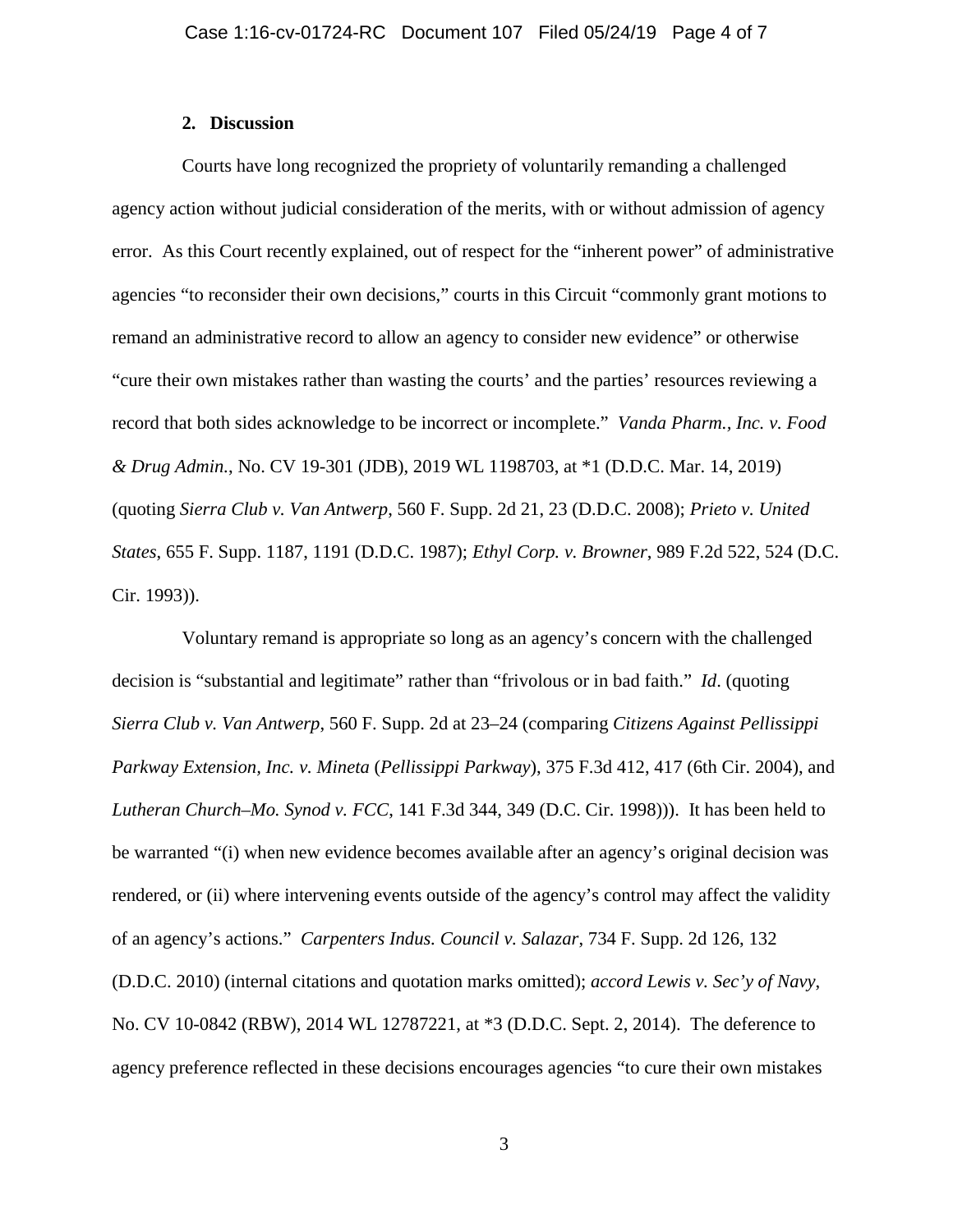### Case 1:16-cv-01724-RC Document 107 Filed 05/24/19 Page 5 of 7

rather than wasting the courts' and the parties' resources" by continuing to litigate matters to ultimate conclusion. *Ethyl Corp*., 989 F.2d at 524 (footnote omitted). Finally, an agency need not confess error when seeking remand. *SKF USA, Inc. v. United States*, 254 F.3d 1022, 1029 (Fed. Cir. 2001); *Ethyl Corp.*, 989 F.2d at 524; *Pellissippi Parkway*, 375 F.3d at 417.

In the instant case, Federal Defendants have determined that a remand is appropriate so they may further analyze the impacts of the challenged Colorado and Utah leasing decisions. This determination is informed by the Court's March 19 ruling in the Wyoming phase of this case, *viz*., the "intervening event" that draws into question "the validity of [BLM's] actions." *Carpenters Indus. Council v. Salazar*, 734 F. Supp. 2d at 132. In the March 19 ruling, the Court found that BLM failed to take a hard look at the climate change impacts of oil and gas leasing, based on analyses supporting the Wyoming leasing decisions. Mem. Op. 56. The analyses of climate change impacts in the NEPA documents supporting the Colorado and Utah leasing decisions are similar to those in the Wyoming EAs. Remand to allow the agency to address these matters would serve the public interest because, as the Sixth Circuit observed, an agency's "reconsideration of the potential environmental impacts of a project furthers the purpose of NEPA." *Pellissippi Parkway*, 375 F.3d at 418. Additional analysis and public input in this instance would advance the "twin aims" of NEPA, that is, facilitating informed agency decisionmaking and promoting public involvement in that process. *Balt. Gas & Elec. Co. v. Nat. Res. Def. Council*, 462 U.S. 87, 97 (1983)).

Further, remand without vacatur is appropriate because, as in the case of the Wyoming EAs, there is "at least a serious possibility that the [agency] will be able to substantiate its decision on remand." *Standing Rock Sioux Tribe v. U.S. Army Corps of Eng'rs*, 282 F. Supp. 3d 91, 97 (additional citations omitted), *subsequent determination by* 280 F. Supp. 3d 187 (D.D.C.

4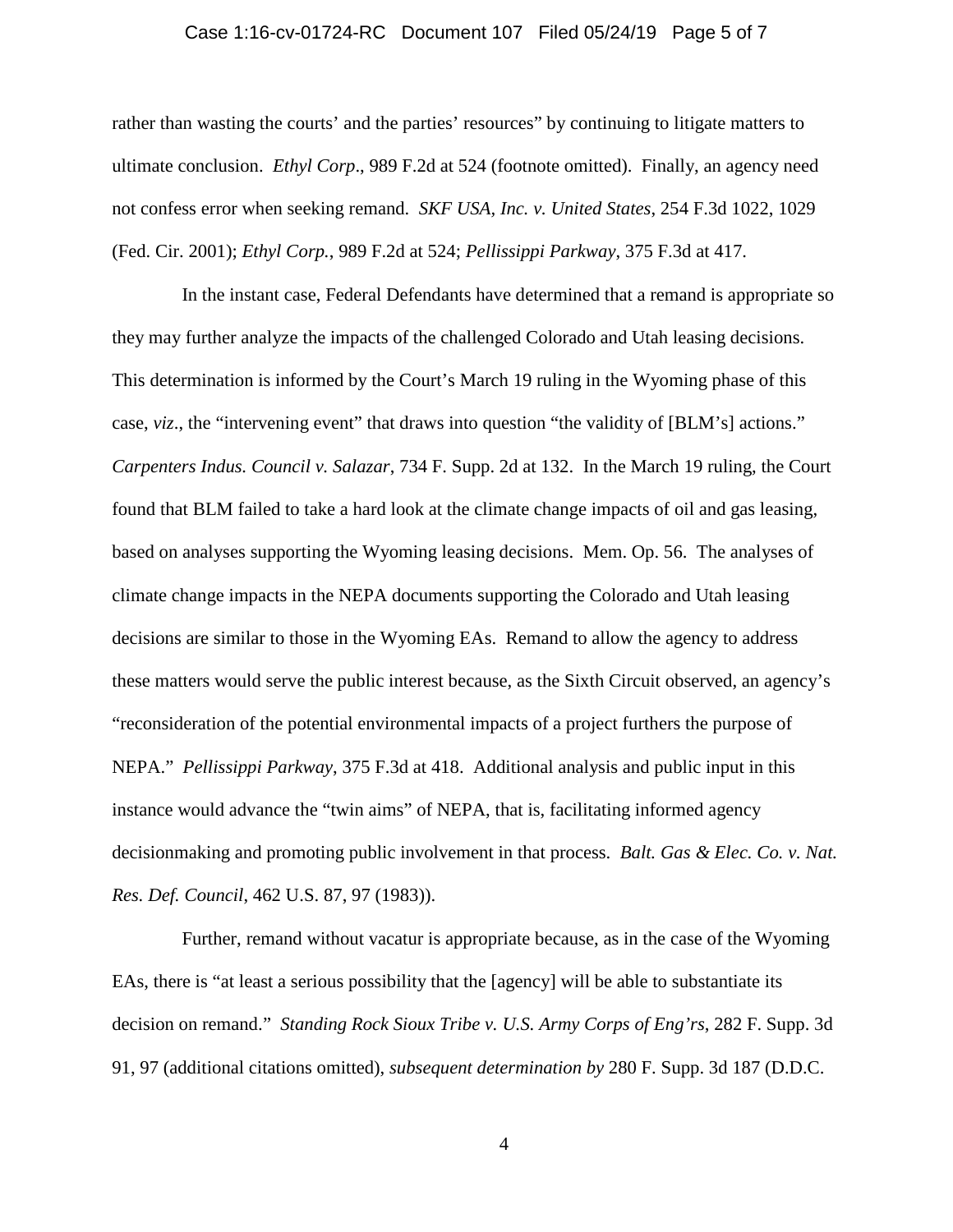### Case 1:16-cv-01724-RC Document 107 Filed 05/24/19 Page 6 of 7

2017). As the Court stated with respect to the Wyoming leases, even though the "disruptive consequences of vacatur might not be great," the "probability that [BLM] will be able to justify retaining [its prior leasing decisions] is sufficiently high that vacatur . . . is not appropriate." Mem. Op. 58 (quoting *Fox Television Stations, Inc. v. FCC*, 280 F.3d 1027, 1049 (D.C. Cir. 2002) (additional citations omitted)). The same consideration should govern here. Moreover, Plaintiffs stated no interest in vacatur when counsel conferred. Instead they asked only that APD approval be enjoined.

The Court should reject Plaintiffs' request for an injunction. First, as noted, the law already prevents the government from approving APDs that are not supported by adequate NEPA review. An injunction that essentially directs a party to obey the law is unnecessary – and court orders purporting to do so have been held improper.<sup>[1](#page-5-0)</sup> Second, because the government is requesting remand, an order enjoining the government from making certain decisions for fear they might be made without proper NEPA compliance would be premature. Should the government make a decision that Plaintiffs consider unlawful, Plaintiffs may challenge that decision and, if appropriate, may seek to block its implementation by pursuing injunctive relief. There simply is no need for the Court, at this time, and without the customary showing of entitlement to emergency injunctive relief, to accede to the request that government decision making itself be enjoined.

<span id="page-5-0"></span> <sup>1</sup> *See, e.g., City of New York v. United States Dep't of Def*., 913 F.3d 423, 431 (4th Cir. 2019) (noting that "obey the law" injunctions are disfavored) (citing *Int'l Longshoremen's Ass'n, Local 1291 v. Phil. Mar. Trade Ass'n*, 389 U.S. 64, 76 (1967); *see also City of New York v. Mickalis Pawn Shop*, LLC, 645 F.3d 114, 144 (2nd Cir. 2011) (rejecting an injunction requiring the defendants "to act 'in full conformity with applicable laws pertaining to firearms,' and to 'adopt [ ] appropriate prophylactic measures to prevent violation' of those laws, without specifying which laws are 'applicable' or identifying the ways in which the defendants must alter their behavior to comply with those laws." (alteration in original)).